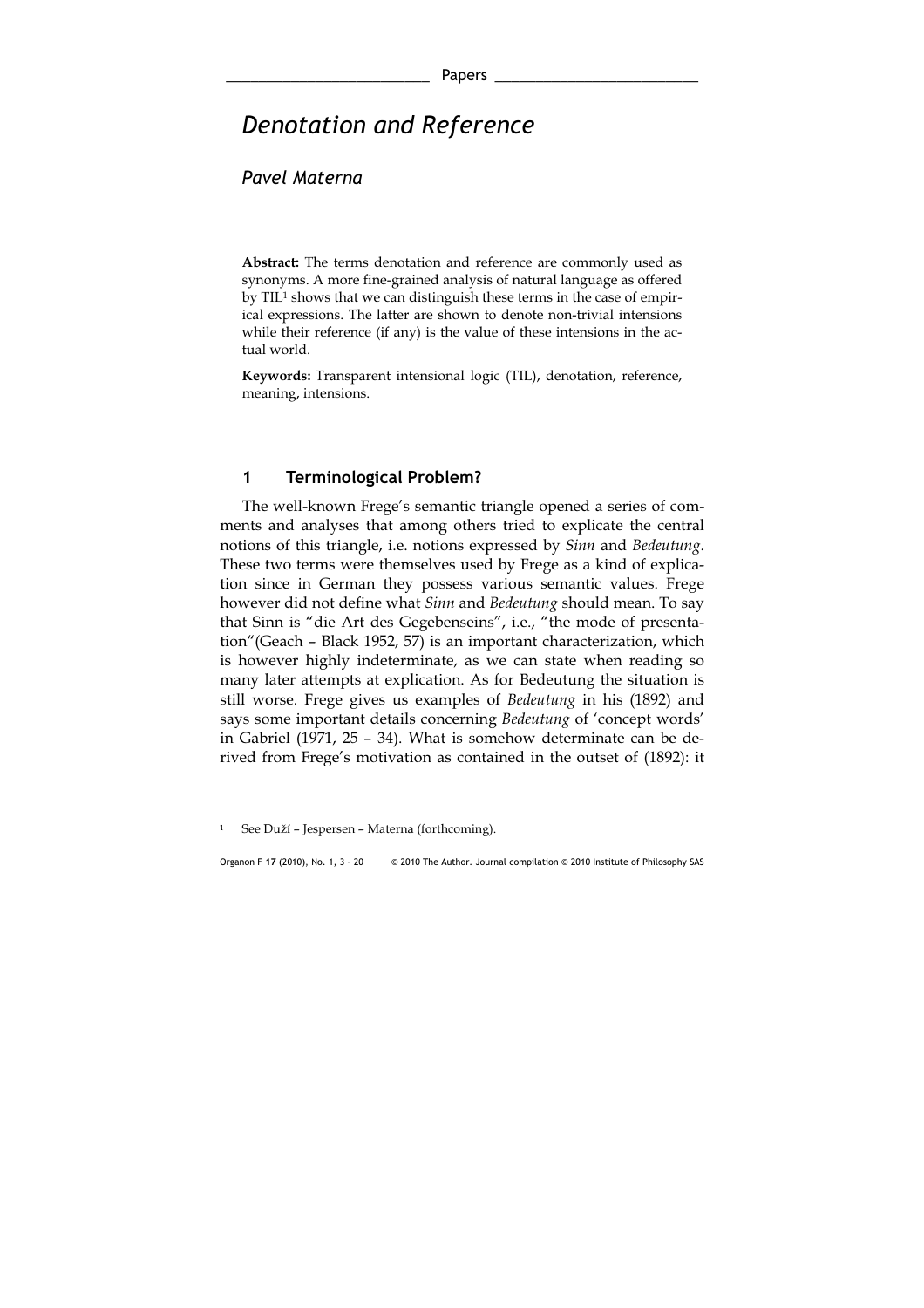concerns the relation between sense and 'reference' and can be formulated as in Gabriel (1971, 34):

Die Logik muss sowohl von Eigennamen als auch vom Begriffsworte fordern, dass der Schritt vom Worte zum Sinne und der vom Sinne zur Bedeutung unzweifelhaft bestimmt ist.

(We will however see that on prevailing contemporary interpretations this demand is unrealizable so that a different interpretation is necessary.)

 The real problems with the indeterminacy of Frege's terms necessarily influenced terminological problems. See "Glossary" in (Geach – Black 1952, ix, ad bedeuten, Bedeutung):

The natural rendering of these words would be 'mean' and 'meaning'; this rendering is actually required for their occurrence in German works quoted by Frege, and for his own use of the words when alluding to such quotations. But 'meaning' in ordinary English often answers to Frege's Sinn rather than Bedeutung… Philosophical technicalities, like 'referent' or 'denotation'… would give a misleading impression of Frege's style.

 Tichý in his seminal monograph The Foundations of Frege's Logic (1988) sees the disambiguated Frege's triangle as follows (p. 103):

Once the Fregean notion of sense is disambiguated… into that of a presentation and that of a construction of a presentation, Frege's account of meaning becomes four-fold. An expression expresses its sense, which constructs a presentation, which in turn determines the referent.

In the present paper we decide to use following terms: meaning for what Frege obviously intended to call Sinn, then (ignoring for good reasons Geach-Black's warning) denotation for Frege's Bedeutung,<sup>2</sup> and reference for what will be distinguished from denotation in the case of empirical expressions. Mill's term denotation as confronted with connotation can remind us of the contrast between extension vs. intension but is heavy-laden by the traditional (rather psychologistic) vocabulary.

Similarly as A. Church in his (1956).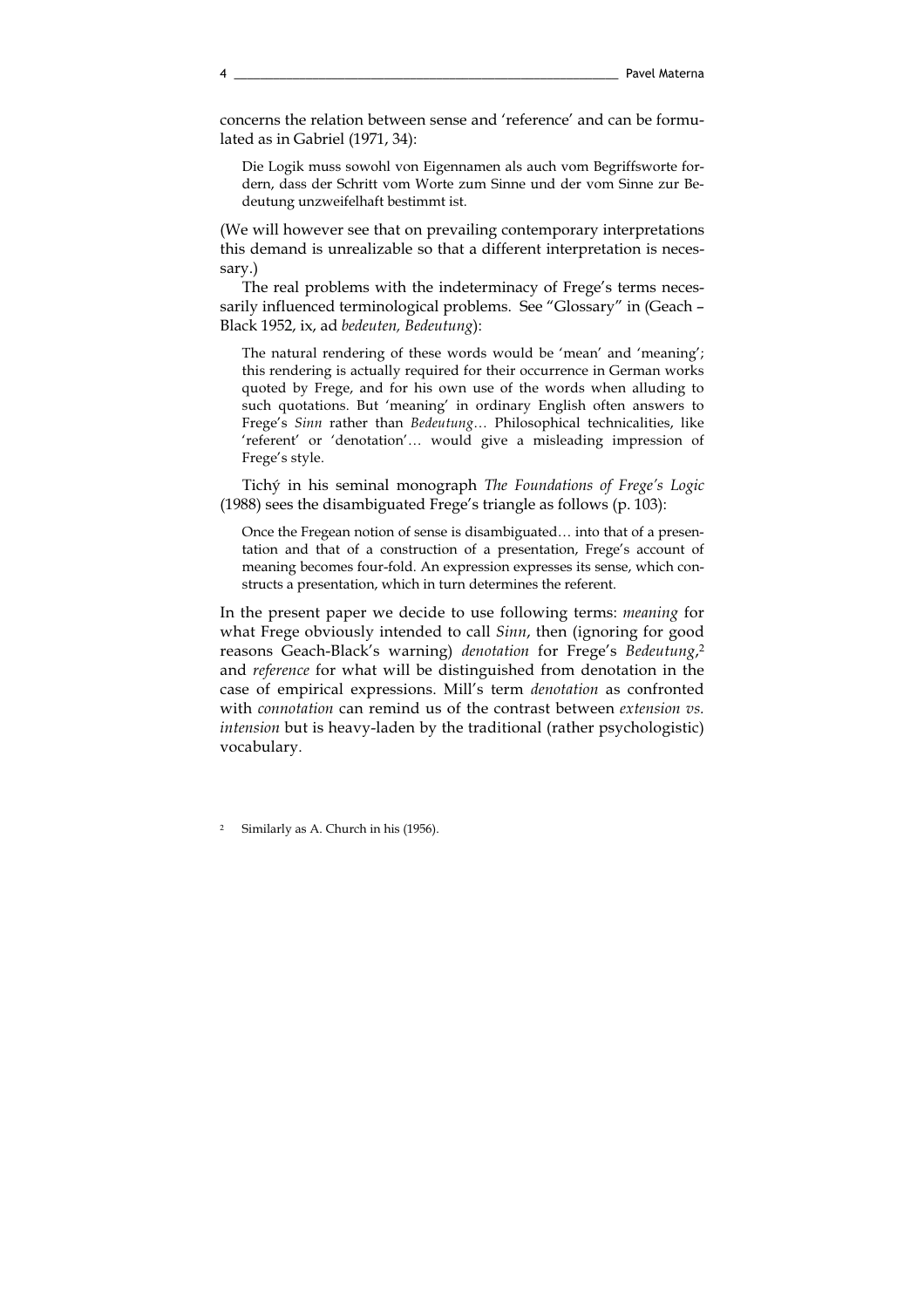### 2 Expressions Denote the Output of Meaning (if any)

 If denotation and meaning were semantically independent terms then any explication would be dubious due to the fact that both terms are rather cloudy. Fortunately Frege's exposition of his motivation makes one thing clear: Meaning should be a way to denotation, i.e., the meaning of an expression E should be a way to the denotation of E. This is obviously the core of Frege's idea of splitting the semantic value of an expression into meaning and denotation. Moreover, according to one of our quotations above the step from the meaning to the denotation should be unambiguously ("unzweifelhaft") determined.

 We cannot proceed further without attempting at an explication of meaning. Two demands have to be fulfilled:

- a) The link *expression*  $\rightarrow$  *meaning* should be unambiguous, i.e., independent of empirical facts, i.e., a priori. (Frege's intention is incompatible with any conception of meaning which would tolerate more meanings of an expression.)
- b) The link *meaning*  $\rightarrow$  *denotation* should be unambiguous (in the same sense).

Now we will show that the demand a) can be easily fulfilled as soon as we get rid of some empiricists' prejudices. The fulfillment of the demand b) is a much more complicated task.

### 3 Linguistic Convention and Meanings

 First of all, to realize a logical analysis of natural language (LANL) we have to be aware of the fact that we consider the linguistic convention that associates sequences of signs/sounds of the given language with meaning to be already given. Tichý puts the point succinctly in a 1966 paper:

We assume, of course, a normal linguistic situation, in which communication proceeds between two people, both of whom understand the language. Logical semantics does not deal with other linguistic situations.

(Tichý 2004, p. 55, n.1)

Thus it is not our task to investigate the circumstances of origin and development of this process of arising meaningful expressions (which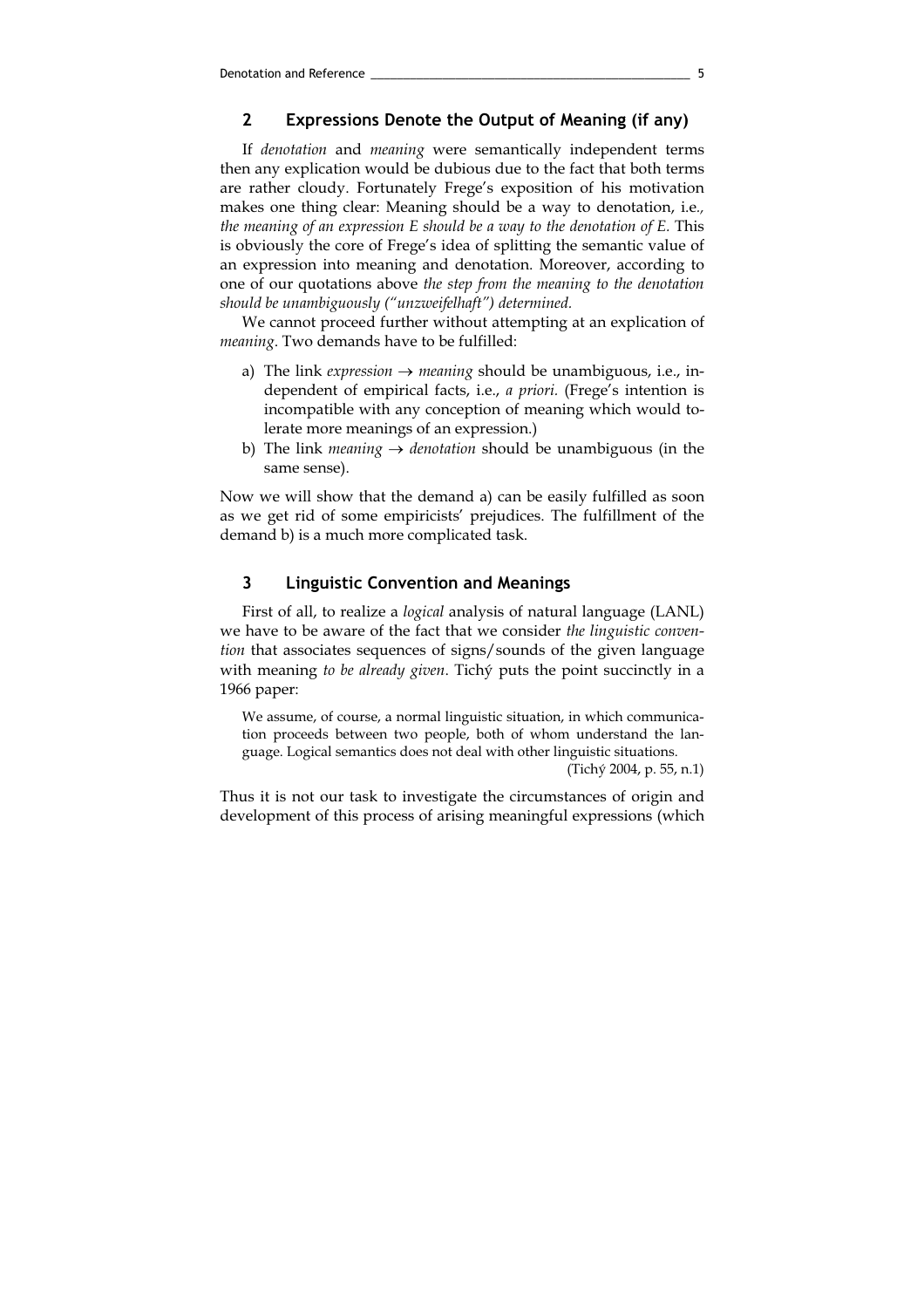is done by empirical linguistics). Therefore, neither it is our task to determine norms for what the expressions of the given language should mean: if we are told by a language user A that the expression  $e$  means m while the user B claims that e means n, where  $m \neq n$ , we are ready to offer logical consequences of both the claims and let A and B decide what is better.

On this assumption we can defend the view that the meaning<sup>3</sup> of an expression e, as given by the linguistic convention, is independent of empirical facts: since we do not consider the linguistic convention to be an empirical fact we identify experience with extra-linguistics experience, and to know the meaning of an expression, i.e., to understand the expression, we surely do not need to know extra-linguistic facts. (Otherwise we would never understand any expression.)

### 4 Structured Meaning

To argue that the link *expression*  $\rightarrow$  *meaning* is independent of experience it was sufficient to characterize meaning as what is ascribed to an expression by the linguistic convention. It was not necessary to be more specific as concerns the character of meaning.

To inspect the link *meaning*  $\rightarrow$  *denotation* we cannot manage without such a more specific characteristic of meaning. Should we suppose that meanings could be intensions in the sense of P(ossible) W(orld) S(emantics)? Despite of the wide-spread conviction of many analysts of Frege's philosophy we can show that PWS intensions cannot serve as meanings:

PWS intensions are functions, they are mappings from the logical space (possible worlds) mostly to chronologies (functions from time moments) to something (truth-values, classes, relations, time moments etc. etc.). As mappings they are simple: they do not possess a structure, let alone a structure that would correspond to the structure of the given expression. Further, mathematical expressions would be meaningless since no PWS intensions can be connected with them.

Here and everywhere we assume that the language is given.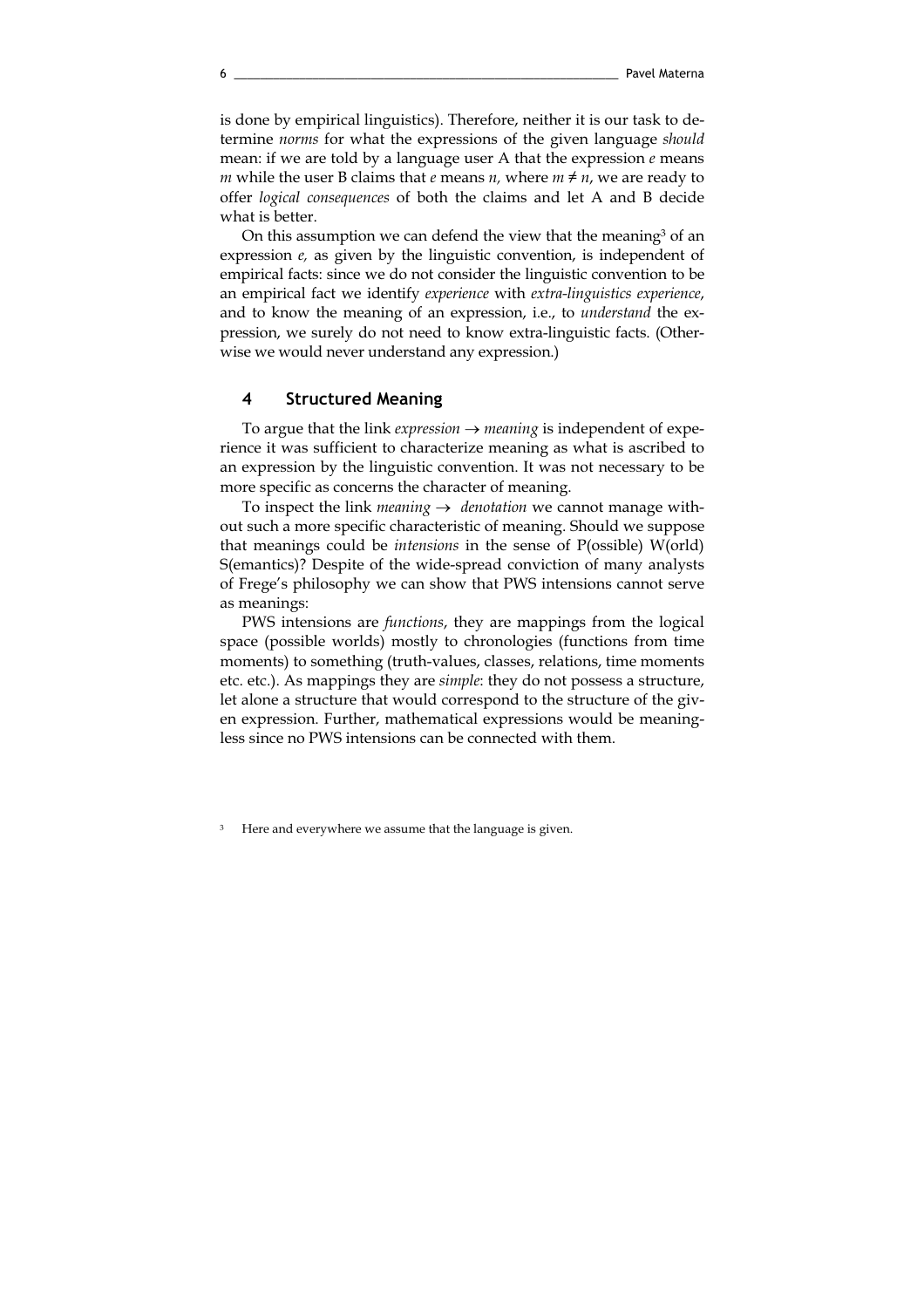We can generalize: no set-theoretical entities can play the role of meaning. Meanings should present a denotation (if any), but as Zalta in (1988, 183) rightly says:

Sets… are not the kind of thing that would help us to understand the nature of presentation. There is nothing about a set in virtue of which it may be said to present something to us.

Further: If the meaning of the given empirical expression were an intension then the denotation of this expression would have to be the value (if any) of that intension in the actual world  $(+)$  time). This actual value of an intension is however not determined by the intension: we need experience because the linguistic convention (and so the meaning) cannot know which of the possible worlds the actual one is. It cannot know, e.g., which person will be the Pope in 2008, which town will be the capital city of Poland at that time etc., while the conditions to be fulfilled by an individual who is the Pope, or the conditions that an individual must fulfill to be the capital city of Poland are unambiguously and independently of any empirical facts given due to the meaning of the respective expressions. So the way to the denotation would not be unzweifelhaft, a priori.

 But what does it mean 'to be structured'? Cresswell was probably the first who began talking about 'hyper-intensionality' (1975) and 'structured meanings' (1985). He (similarly as Kaplan) proposed to represent structured entities via ordered tuples. Tichý in (1994, see 2004) and Jespersen in (2003) have shown that the 'tuple-proposal' captures only one feature of being structured: the members of the tuples can be seen as meanings of the particular subexpressions of the respective expression, but the meaning of the expression itself cannot be reduced to a sequence of the meanings of the subexpressions. After all, tuples are also set-theoretical entities.

 The first logician who discovered that the non-set-theoretical alternative to the set-theoretical attempts of explicating meanings is a procedural semantics was Pavel Tichý. In his (1968, see 2004, 80) he says:

T]he relation between sentences and procedures is of a semantic nature; for sentences are used to record the results of performing particular procedures. (2004, 80)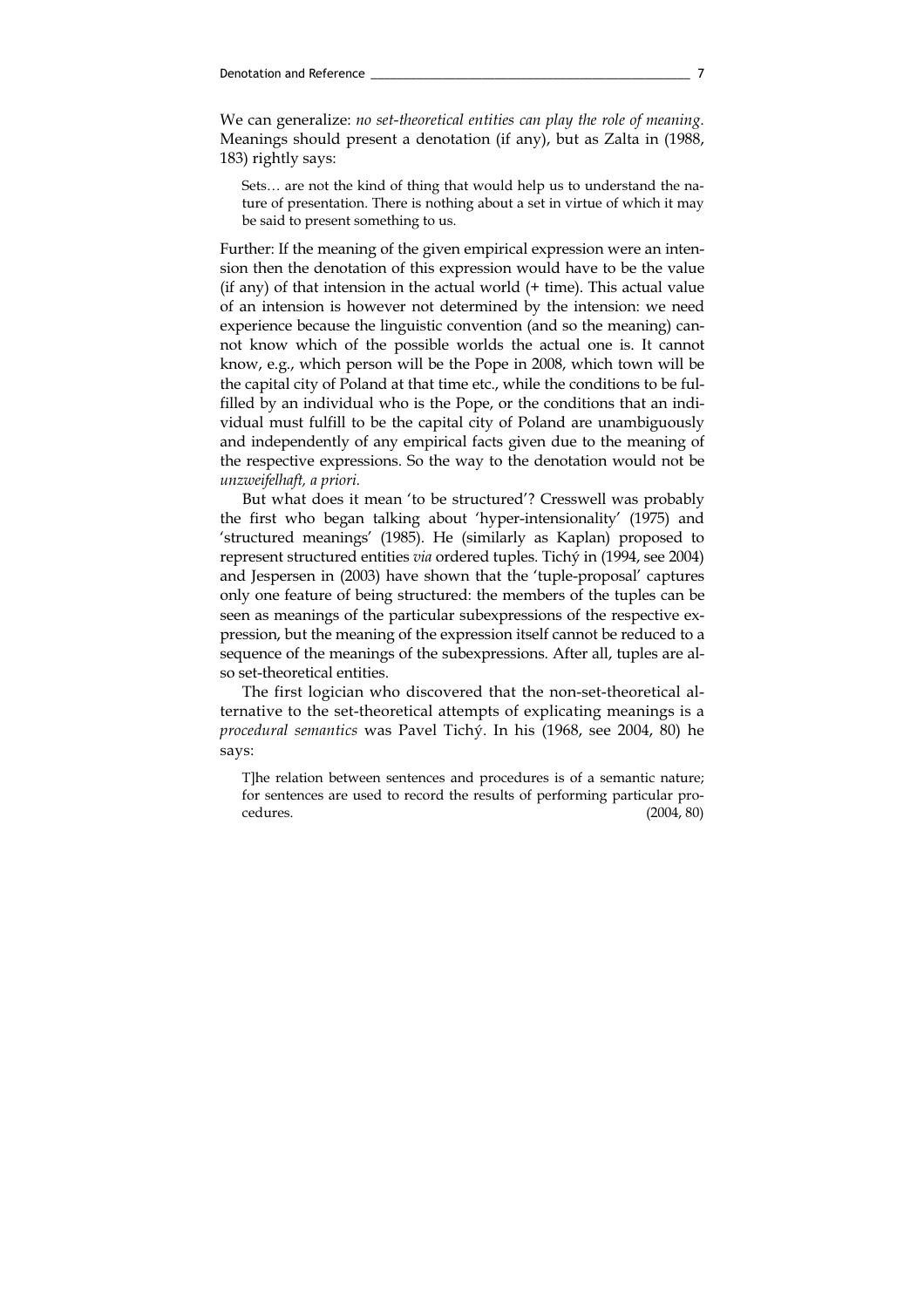In the same article, as well as in (1969), he represented (abstract) procedures by Turing machines. Later,<sup>4</sup> as the founder of Transparent intensional logic (TIL), he defined constructions, exploiting λ-calculus and interpreting λ-terms objectually, as extra-linguistic abstract procedures.

Here we do not reproduce exact definitions of constructions. Suffice it now that we compare the  $\lambda$ -term  $\lambda x$  ( $x + 1$ ) with the construction  $λx$  [<sup>0</sup>+ *x* <sup>0</sup>1], *x* → **N**: While the term is interpreted as the Successor *func*tion the construction is the (here) algorithmic computation whose particular steps are given by the instruction above (something like "add the natural x to 1 and abstract over  $x''$ ) and whose output is the function called Successor. Whereas the term is interpreted as a structure-less mapping, the construction ("computation") contains particular steps that, by the way, correspond to particular subexpressions of the expression add(ing) 1 to a natural number.

 Now we can solve the problem that motivated Frege to his distinguishing between meaning and denotation: How come, Frege wonders, that a true sentence of the form  $a = b$  can be informative unlike a sentence of the form  $a = a$ , when a, b in the former sentence denote one and the same object?

 The attempts of some interpreters of Frege to take PWS intensions as being Frege's intended senses can be understood (albeit not accepted, as we have shown above) since one of Frege's examples of sentences of the form  $a = b$  is the famous Abendstern = Morgenstern example. The first example adduced in 1892 is however the example with triangle medians, where no intensions can occur. To take another example of this kind, which is simple and widely applied, consider the sentence  $3 + 5 = + \sqrt{16}$ . Denotations: Left side – 8, right side – 8. Of course, the sentence does not say that  $8 = 8$ . We can say with Frege, that the left side presents 8 in another way than the right side, i.e., the 'sense' (we say 'meaning') of the left side expression differs from the sense of the right side. So what is the meaning of the left side, of the right side?

Once more: the sentence does not say anything about the number 8. It claims however that something is identical with something, only

Especially in his monograph (1988).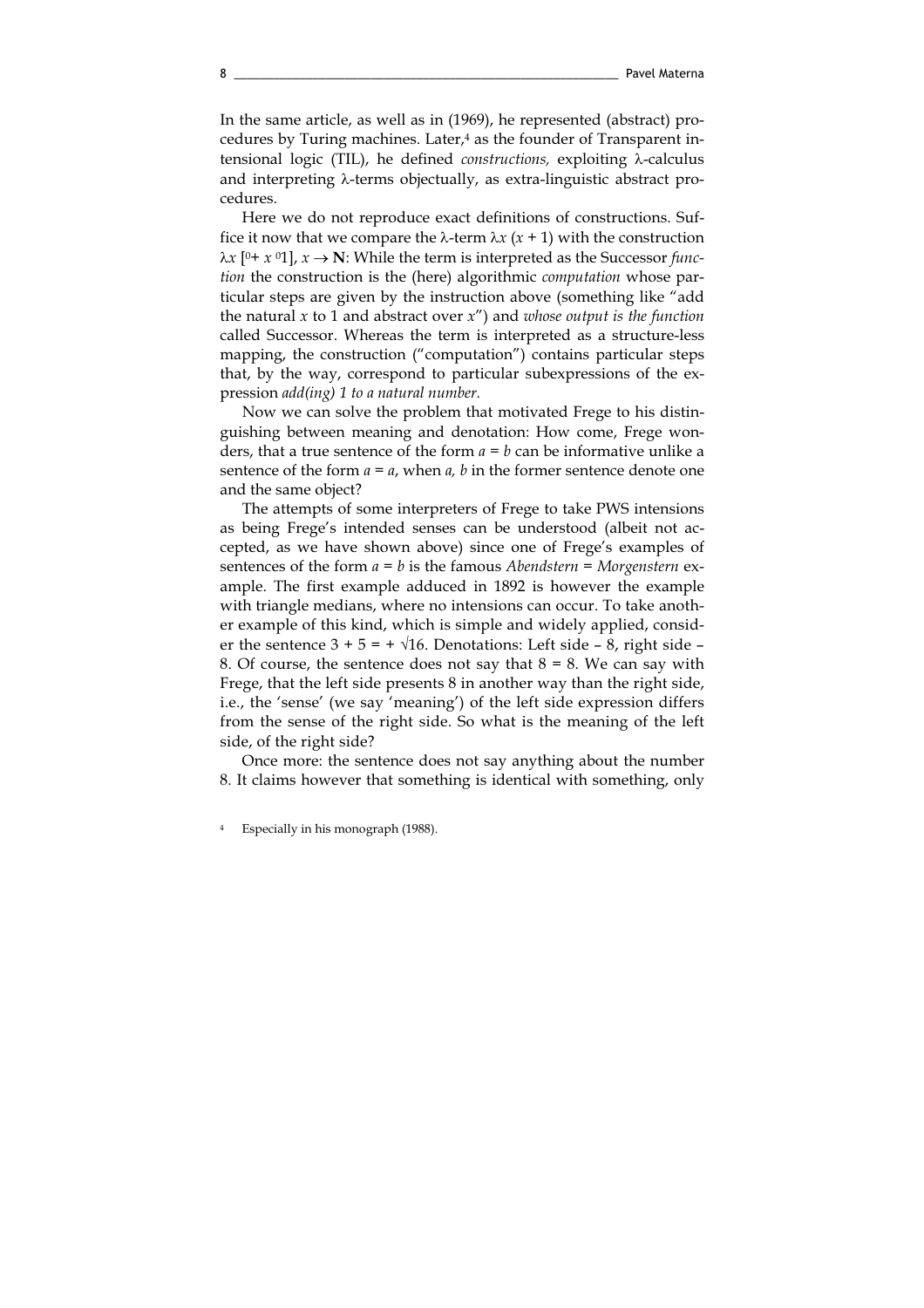this something is not 8. A paraphrase of what the sentence says could be:

The outcome of the procedure/construction expressed by the left side is identical with the outcome of the procedure/construction expressed by the left side.

Thus what is the sense, the meaning of the left side expression and the meaning of the right side expression? The former is the procedure (construction) expressed by '3 + 5', the latter is the procedure (construction) expressed by  $4 + \sqrt{16'}$ . Indeed, these procedures are different, so the senses are different, the denotation (here 8) is the same.

The TIL analysis of the expression  $3 + 5'$  results in the construction  $[0+ 03 05]$ . Every object 'contained' in a construction is represented by a construction. Thus  $+$  [the function], 3 and 5 (the numbers) are represented by 'trivializations': where X is any object (including constructions) the construction  $\alpha$  is a *trivialization*: it *mentions* X. In this way the object under a trivialization is constructed without any change. Our record of the construction expressed by  $3 + 5'$  is therefore a kind of instruction (extra-linguistic):

- 1. Identify the function +;
- 2. Identify numbers 3, 5;
- 3. Apply the function  $+$  to  $<$ 3, 5 $>$ .

A similar interpretation can be articulated as concerns '+  $\sqrt{16'}$ .

 These examples are extremely simple, of course. The procedural semantics used by TIL and based on the notion of construction is however universally applicable even in rather complicated cases (de re, de dicto, attitudes, anaphora, donkey sentences, tenses etc.). We will therefore say something more about TIL constructions (without definitions<sup>5</sup>) in order to be able to explain in more details the TIL triangle + reference.<sup>6</sup>

<sup>5</sup> These can be found in TIL literature, in particular in Tichý (1988) or Duží – Jespersen – Materna (forthcoming).

The following survey is only fragmentary information serving to give a 'general impression' only.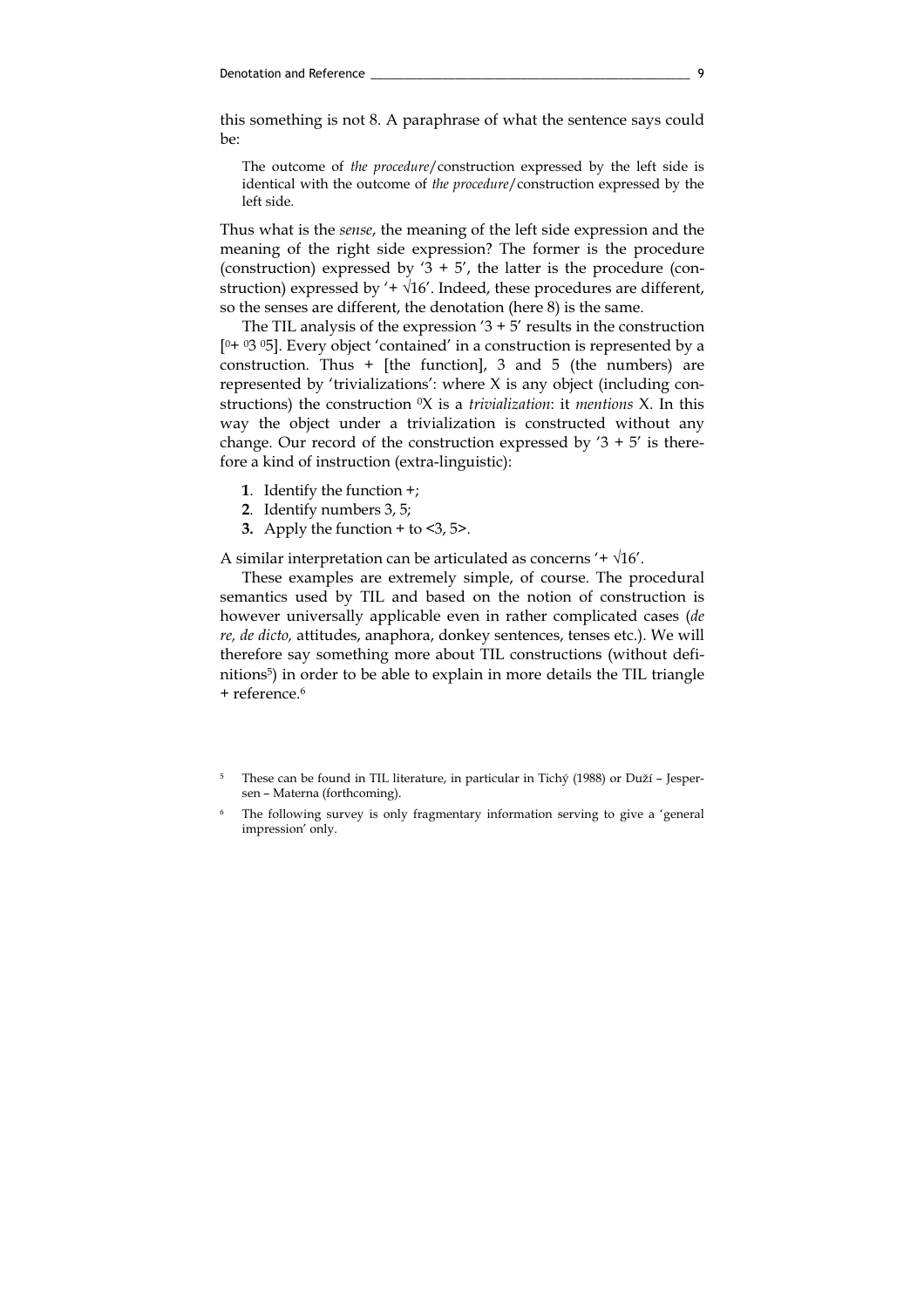TIL has been inspired by (typed) λ-calculi. It was Church's ingenious idea that abstract procedures can be essentially reduced to two of them: creating functions and applying functions to arguments. The TIL construction that creates functions is called closure (corresponding formally to abstraction), the construction that formally corresponds to application is called composition. The schema of the former is  $\lambda x_1 \ldots x_m$  X, where  $x_1, \ldots, x_m$  are pairwise distinct variables and X is a construction, the schema of the latter is  $[XX_1...X_m]$ , where  $X, X_1,...,X_m$ are constructions. Constructions work in a type-theoretically classified setting and the objects are inputted via variables or trivializations (see above). Some further constructions can be added (like double execution,  $2X$ , defined if X is a construction that constructs a construction Y which constructs an object O: then <sup>2</sup>X constructs O). We will assume that variables, trivialization, closure and composition are at our disposal.

 Since every construction is an extra-linguistic procedure, we must view variables as abstract procedures rather than as letters: they (as well as constructions that contain (free) variables)  $v$ -construct objects, where  $v$  is a parameter of *valuation*. The letters used for fixing particular variables (like  $x, y, ..., p, q, ..., k, m, ...)$  are just names of variables. For each of the infinite number of types there is countably infinite number of variables at our disposal.

 As for types, they are defined within a ramified hierarchy. Their choice is language dependent: analyzing natural languages in general we need another base of types than when we analyze some specific language like, e.g., a language of physics. Here we will consider just the types for analyzing natural language in general:

Atomic types of order 1:

- ο truth-values (T, F);
- ι individuals;
- τ time moments/real numbers;
- ω possible worlds.

Functional types (of any order):

 $(\alpha\beta_1...\beta_m)$  – the set of all partial functions from  $\beta_1 \times ... \times \beta_m$  to  $\alpha$ , where  $\alpha$ ,  $\beta_1$ , ...,  $\beta_m$  are types of the given order.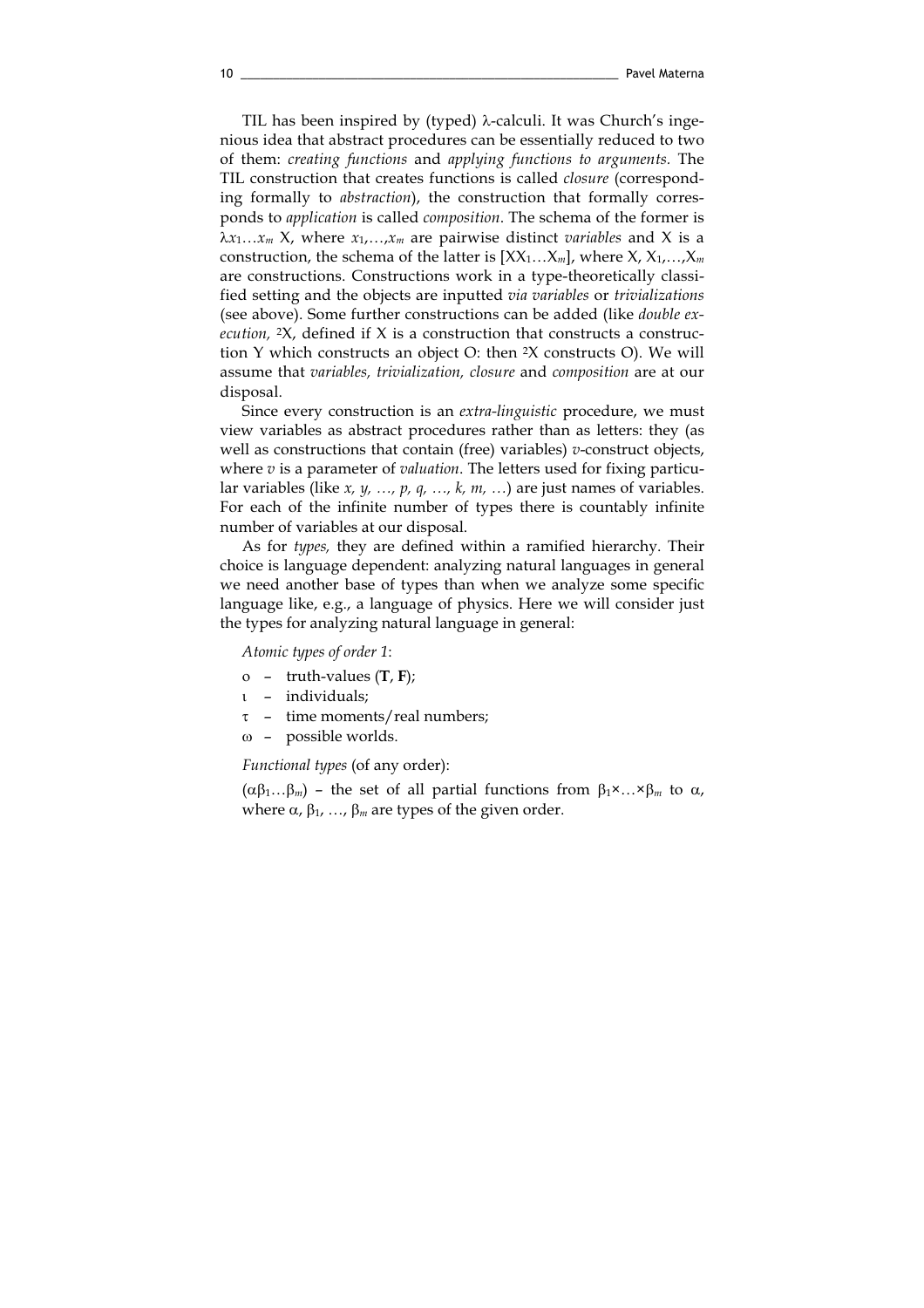Ramified hierarchy:

The idea consists in defining first constructions of order n (they construct objects of types of order *n*) and then stipulating:  $*_n$  be the set of constructions of order *n*. Then  $*_n$  and the types of order *n* are types of order n+1.

Ramified hierarchy is of key importance: it makes it possible to not only use but also mention constructions (i.e., potential meanings) so that we do not need to use meta-language when speaking about constructions.

 To make the previous 'technical' text more reader-friendly we will now give some simple examples of constructions and show how they can serve as meanings.

1. Consider the expression

(I) (real) numbers greater than zero.

Let us propose the construction which is the meaning of this expression. A type-theoretical analysis has to precede the analysis proper: The whole expression denotes a class of (real) numbers. Since TIL is based on functions rather than classes (and relations) every class is represented by its characteristic function. Here we get the type (οτ). (This is the type of the object that is constructed by the construction which we have to find and which is the meaning of our expression.)

This function has to be created, so we must use a closure. Let  $x$  be a variable that  $v$ -constructs (= that ranges over) real numbers (we write  $x \rightarrow \tau$ ). Our closure will be schematically

λx X,

where  $X$  is a construction *v*-constructing a truth-value. We can see that what X 'says' is

x is greater than zero.

So we have to ascribe types to *greater than* (>) and *zero* (0). The former is clearly (οττ) (see Functional types above) and zero can be considered to be a number, so  $0/\tau$ . We have to apply the (characteristic) function  $>$  to the pair  $\langle x, 0 \rangle$ , so we use composition:

 $[0> x 00]$ .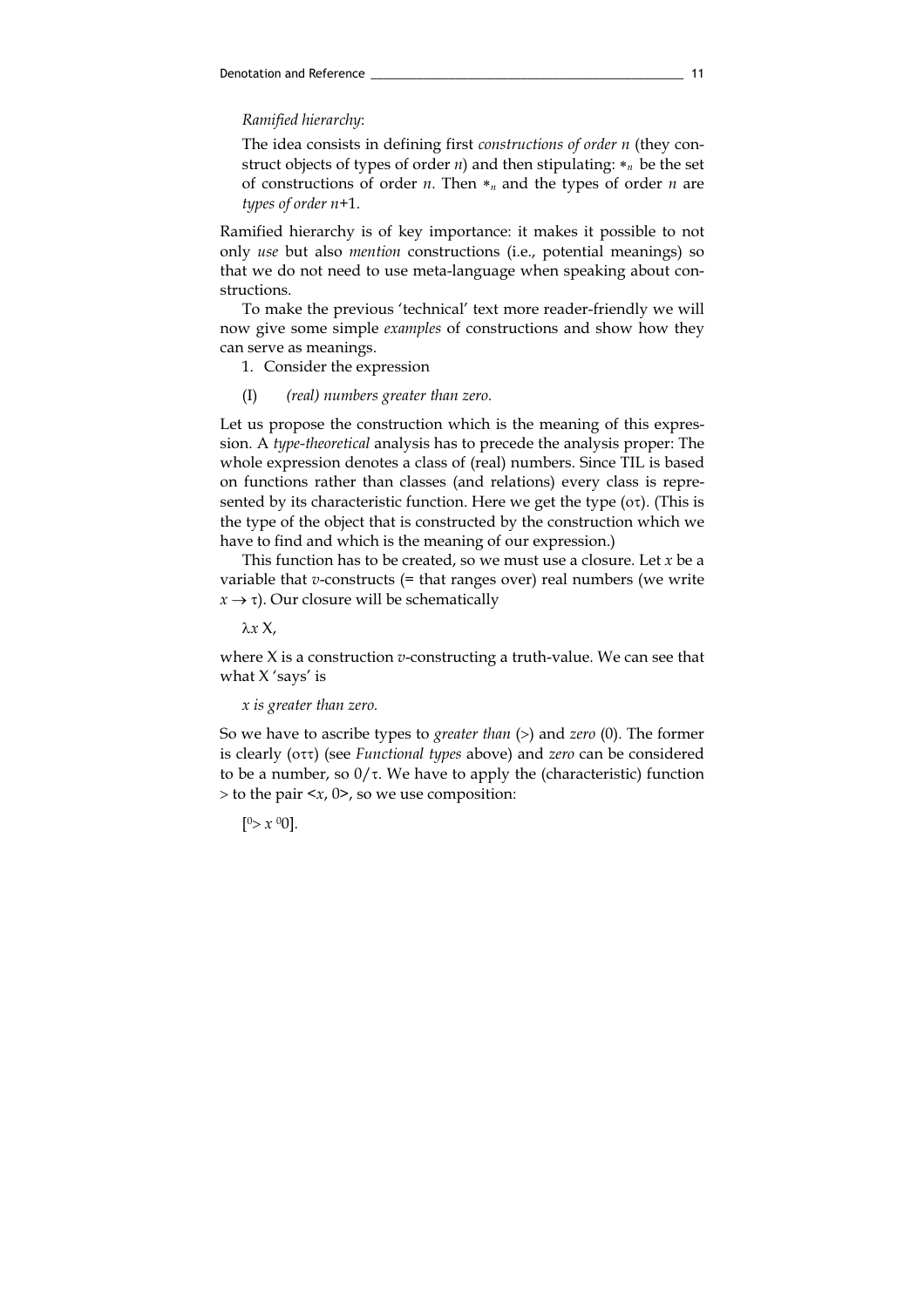Now the whole construction is

 $\lambda x$  [<sup>0</sup>>  $x$  <sup>0</sup>0].

This construction (i.e., the procedure encoded by this sequence of characters) constructs (the characteristic function of) the class of positive real numbers.

2. The expression

#### (II) mountains higher than Mont Blanc

seems to be syntactically analogous to the preceding expression. But wait, this time we have to take into account the maybe inconspicuous but important fact that this expression is an empirical expression. Unlike the preceding example this expression does not denote a class: a modal and temporal variability is present. The mountains that are now higher than Mont Blanc are not necessarily higher, which can be stated by saying that there are other possible worlds where the same mountains are now not higher (while other mountains are) – this is modal variability. As for temporal variability, even in the actual world it does not hold that the mountains higher than Mont Blanc now were always and will always be higher. Thus what is denoted by our second example is not a class but a property (of individuals). The type of properties of individuals is  $(((o_1)\tau)\omega)$ , abbreviated  $(o_1)_{\tau\omega}$ . (So: functions that associate every possible world with a chronology of classes of individuals.)

 So we have to find a construction such that it constructs a property of individuals, a property such as be possessed in any world-time by any individual that is a mountain and is greater than Mont Blanc. Types: M(ountain)/(οι)<sub>τω</sub>, H(igher than)<sup>7</sup>/(οιι)<sub>τω</sub>, Mont(Blanc)/ι,  $\land$ / (000). Further the variables  $w \to \omega$ ,  $t \to \tau$ ,  $x \to \tau$ . We will create (discover) the searched construction in successive steps (as above).

First, to construct a function from possible worlds we get the form

λw X,

where X v-constructs a chronology:  $X \rightarrow ((\alpha)\tau)$ , so

<sup>7</sup> Also an empirical expression, denoting an intension (the type is analogous to the type of M).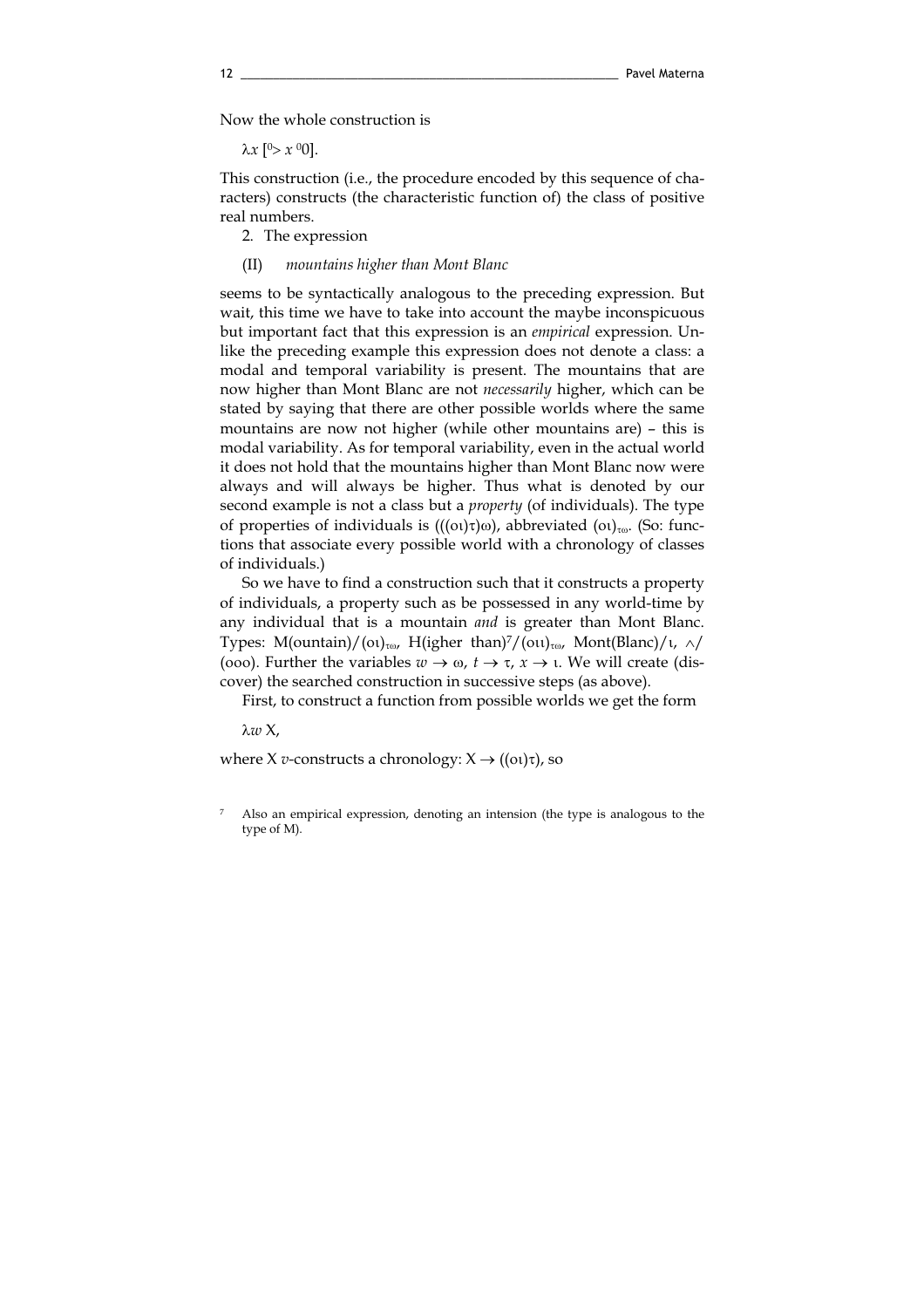λt Y,

where Y *v*-constructs a class of individuals:  $Y \rightarrow (0, 0)$ , so

λx Z,

where *Z v*-constructs a truth-value:  $Z \rightarrow o$ . Now *Z* is obviously given by a conjunction. We have

[<sup>0</sup>∧ [[[[<sup>0</sup>Mw]t]x] [[[[<sup>0</sup>Hw]t]x] <sup>0</sup>Mont]]],

which can be in an obvious way abbreviated as follows:

 $[{}^{0}\wedge [{}^{0}M_{wt}x][{}^{0}H_{wt}x{}^{0}Mont]].$ 

Omitting needless brackets we get the whole resulting construction (giving together the particular steps)

λw λt λx  $[<sup>0</sup>∧ [<sup>0</sup>M<sub>wt</sub>x][<sup>0</sup>H<sub>wt</sub>x<sup>0</sup>Mont]].$ 

We can see that the 'syntactic' similarity between (I) and (II) is not as strong as it seems, in virtue of the ('inconspicuous') fact that (II), unlike (I), is an empirical expression.

 It might seem that detecting the distinction we as if were too punctilious. Actually such distinctions, which in general distinguish logical form of empirical expressions from that of mathematical expressions, are connected with logically important consequences. The method of 'explicit intenzionalization'<sup>8</sup> as applied in our example makes it possible, e.g., to build up a highly expressive analysis of the logically surely relevant relation between de re and de dicto supposition (see Duží – Jespersen – Materna, forthcoming).

### 5 Empirical and Non-Empirical Expressions

 Let us consider three kinds of non-indexical expressions of a natural language L.

a) Expressions containing exclusively logical<sup>9</sup> and mathematical subexpressions.

<sup>8</sup> See Jespersen (2005).

It means 'used by two-valued partial logic'.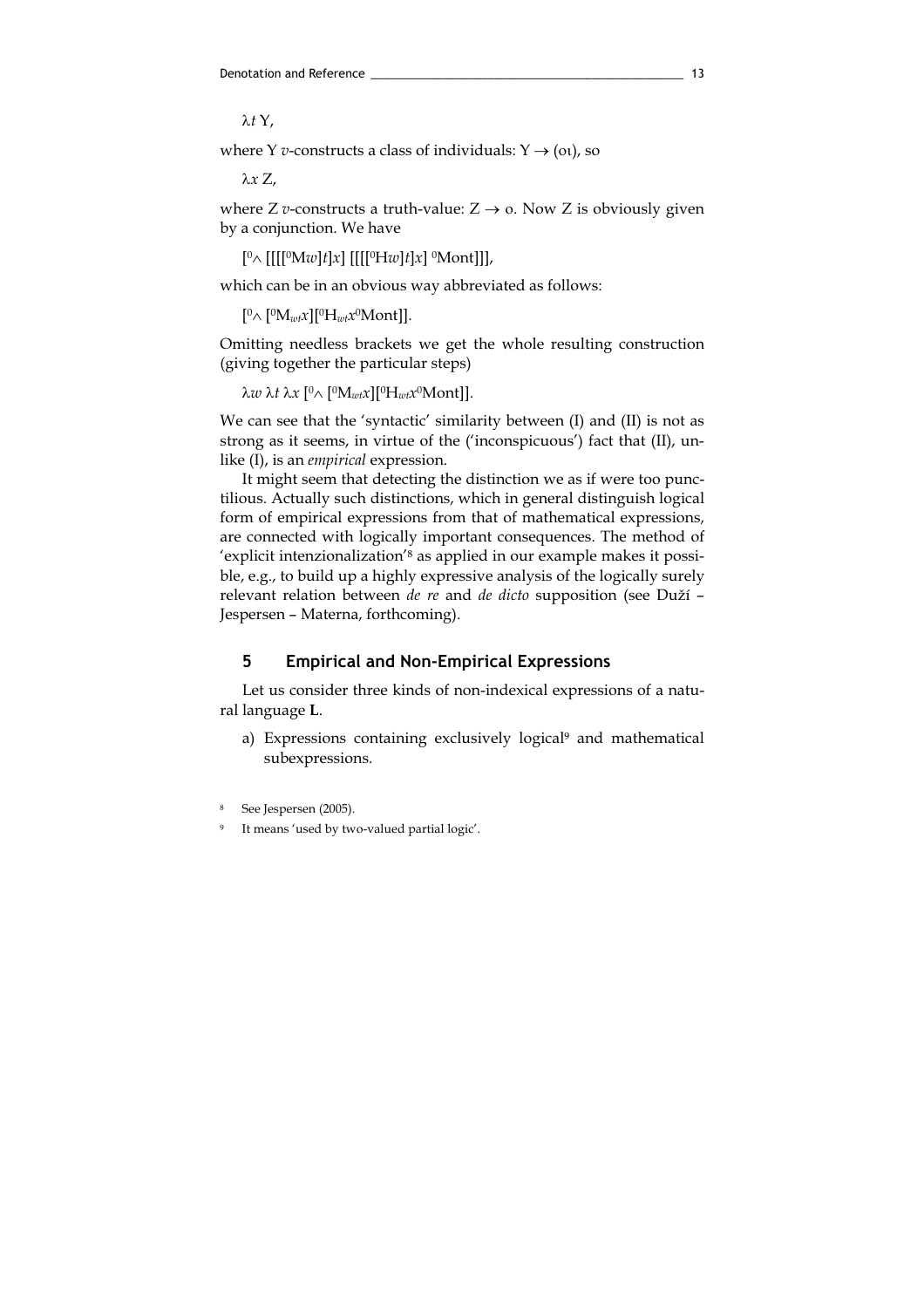- b) Non-empirical expressions containing at least one empirical subexpression.
- c) Empirical expressions.

As for denotation/reference there is no problem with the category a). Here we can formulate no rational criterion which would make it possible to distinguish between denotation and reference. So let us use the term denotation. Clearly, any expression sub a) unambiguously denotes some abstract object or nothing at all. This concerns, e.g., logically true as well as only analytically true sentences: the logically true sentence

Three is greater than two or three is not greater than two.

as well as the analytically true sentence

Three is greater than two.

both denote the truth-value T. A case where the denotation is missing:

the greatest real number.

Here the class of 'greatest real numbers' is empty, and since the is the function that returns the only member of a singleton $10$  and is undefined on other classes (i.e., those that are empty or contain more than one member) our expression cannot denote anything.<sup>11</sup>

 The expressions that are typical representatives of the kind b) are analytically true or analytically false sentences. Due to the fact that they contain some empirical subexpressions the respective analysis must take it into account and result in a construction of the form

λw λt X,

with X any construction,  $X \rightarrow o$ . To adduce a classical example consider the sentence

Every bachelor is a man.

<sup>10</sup> A singleton is a class that contains just one member.

<sup>11</sup> We have empty classes but we do not have 'empty individuals' or 'empty numbers'.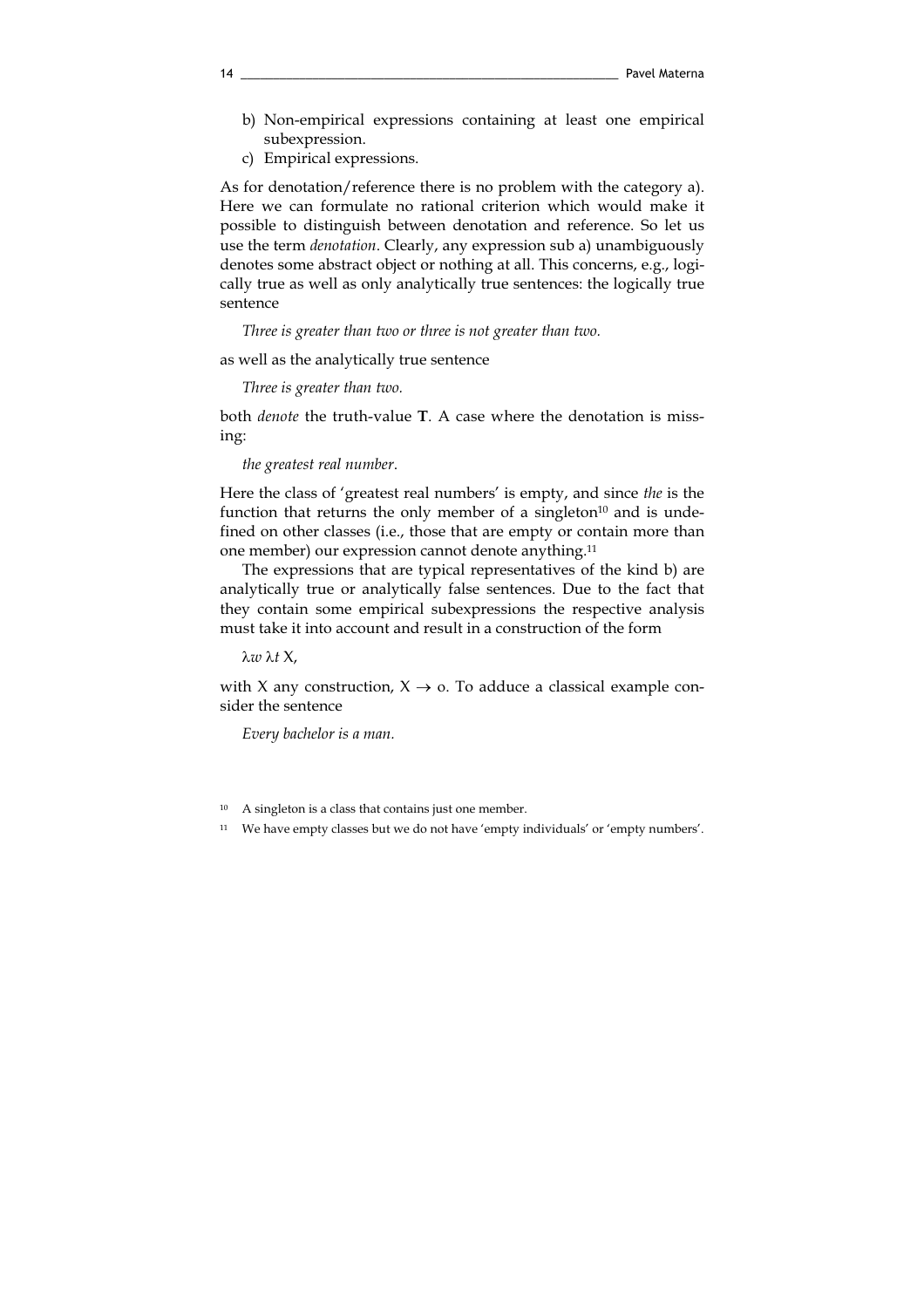(The respective construction would be (Every,  $\forall / (o(0\tau))$ ,  $\supset / (oo\tau)$ ), Bach, Man/ $(ot)_{\tau\omega}$ ):

 $\lambda w\lambda t$  [<sup>0</sup>∀ λx [<sup>0</sup>⊃ [<sup>0</sup>Bach<sub>wt</sub>x] [<sup>0</sup>Man<sub>wt</sub>x]]])

The empirical subexpressions bachelor, man express constructions that construct non-trivial intensions, i.e., intensions that are not constant functions. He who understands the language L (here English) knows however that the whole expression expresses a construction that constructs a trivial intension (here a trivial proposition) whose value is the same in all worlds-times (here T).

 Now since the meanings of the expressions of the category b) construct (trivial) intensions and some subexpressions express even constructions of non-trivial intensions a clear criterion of being the (a) reference of an expression can be articulated:

A reference in the world W at the time T of an expression E that contains some empirical subexpression is the value of the denotation of E in W at T. The reference of an expression E is the reference of E in the actual world-time.

So the members of the category b) denote trivial intensions and their reference is the same in all possible worlds-times.

 The category c) is also unambiguous: empirical expressions denote non-trivial intensions and their references are distinct in at least two possible worlds-times.

### 6 Necessity and Contingence in the Semantic Triangle

 Summing up, assuming, as we do, that solving problems of LANL we accept the results of linguistic convention as being at our disposal (in other words, that we understand the expressions of the given language) we can state that

- i) the link connecting an expression with its meaning is a priori in that its realization does not presuppose any extra-linguistic fact;
- ii) the link connecting the *meaning* of the expression E with the *de*notation of E (if any) is a priori as well on the condition that the meaning is an abstract procedure and the denotation (if any) is the outcome of this procedure;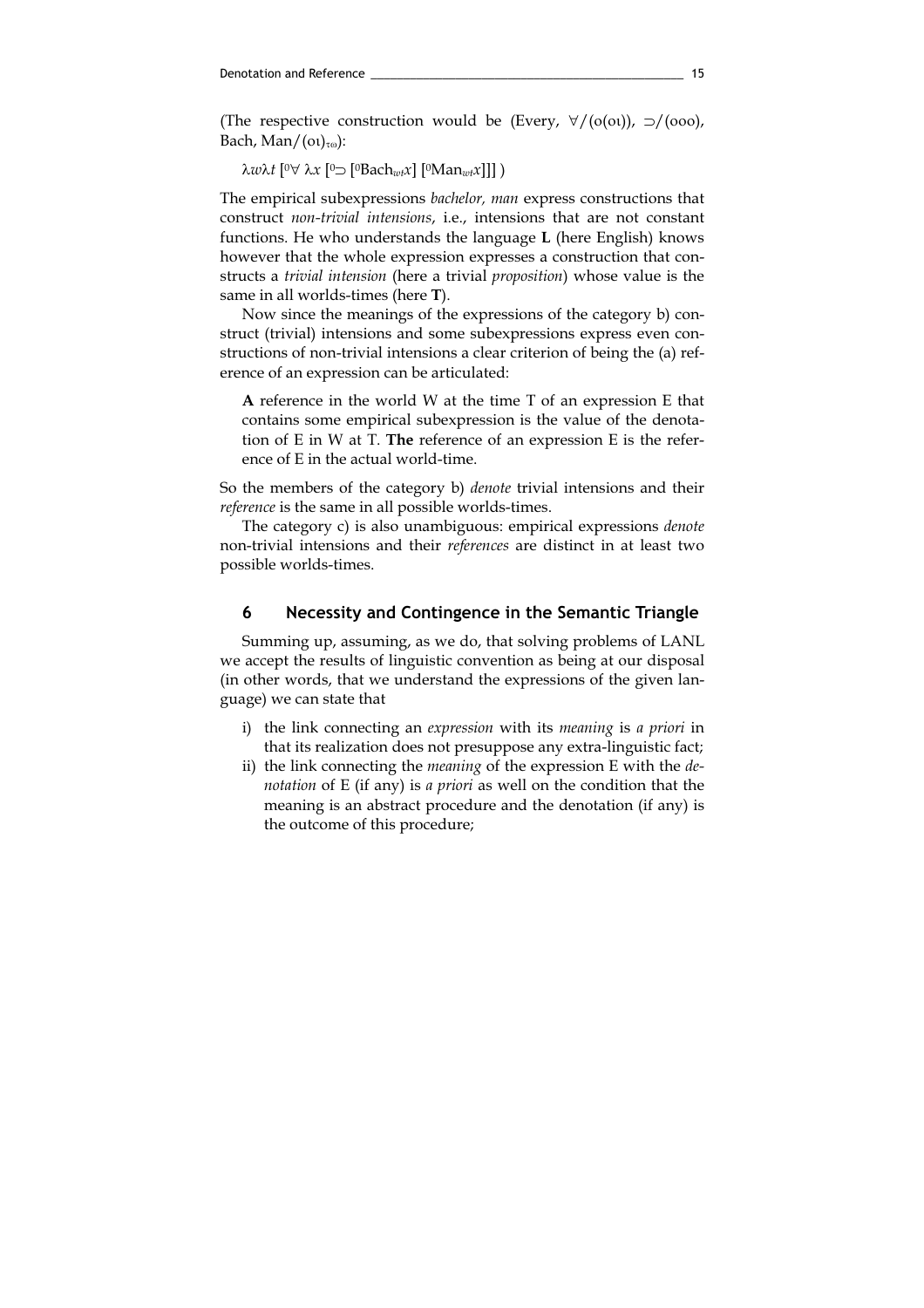- iii) the link connecting an expression E with the denotation (if any) is a priori because of i) and ii);
- iv) the link connecting an empirical expression E with the reference of E, as well as the link connecting the meaning of the expression E with the reference of E are both a posteriori, i.e., the reference (if any) of an empirical expression cannot be determined by LANL itself: we need empirical steps.<sup>12</sup>

Remark: It was more than 10 years ago when the prominent Slovak philosopher Pavel Cmorej published a clear analysis of the distinction between denotation and reference (see his 1998). In his article an important point is emphasized: an explanation of the undeniable fact that the common intuition connects empirical expression with what we define as reference. He shows some situations where even the 'common people' not knowing semantic theories must admit that the way to the reference consists in complementing the link expression – meaning – denotation by empirical steps. Furthermore, some very interesting thoughts concerning the pragmatic relation talk about (including Donnellan's problem) can be found here and in (2000).

### 7 Some Consequences

A. Emptiness

In which case will we say that an expression

- i) denotes nothing,
- ii) refers to nothing?

Consider just the expressions not containing indexicals: the constructions that are meanings of such expressions are closed constructions, i.e., they do not contain any free variable. Closed constructions<sup>13</sup> have been shown to be good explications of what we mean by concept (see,

- <sup>12</sup> The simple reason thereof is that no logical analysis can ever determine which of the possible worlds the actual one is. To know this is the same as to know all facts, i.e., to be omniscient.
- 13 *Modulo*  $\alpha$  and η-equivalence (as defined in  $\lambda$ -calculi).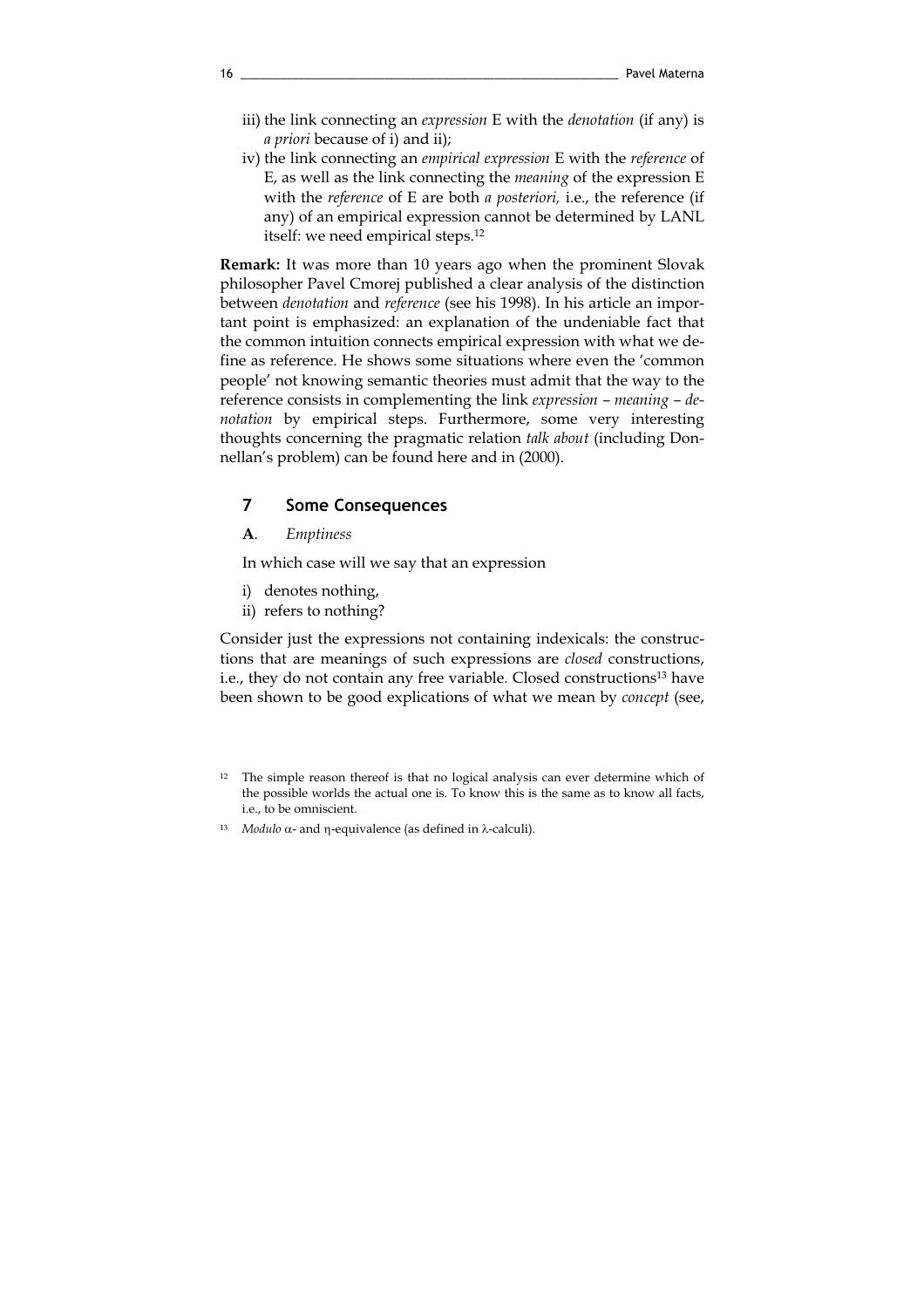e.g., Materna 2009). So we can ask: When the concept expressed by an expression is an empty concept?

Case a): the concept is strictly empty, i.e., it does not construct any object.

This is the case when the concept is a composition (see 4.) and the function constructed by X in  $[XX_1...X_m]$  is undefined on its arguments.

Examples: the greatest prime, the result of 5:0…

Only mathematical expressions come under this case. They do not denote anything (but we understand them because they possess meaning, of course).

Case b): the concept is quasi-empty, i.e., it constructs an empty class/relation.

Examples: the even primes greater than two, being smaller than and identical to…

This case also embraces just mathematical expressions. Thus no distinction between denotation and reference can be stated.

Case c): Empirical expressions: an empirical expression is empirically empty iff the respective concept constructs an intension whose value in the actual world-time is either an empty class/relation or is missing.

Examples: Russell's the King of France, Pegasus, Unicorns, Brontosaurus…

So they denote intensions and the reference of them does not exist or is an empty class/relation, while there can be a reference and a nonempty class as a reference in some possible worlds-times.

Case d): Non-empirical expressions containing empirical subexpressions: such an expression is, say, analytically empty<sup>14</sup> iff the respective concept constructs an intension whose value is in all worlds-times the same, viz. none or empty class/relation.

<sup>14</sup> No official terminology capturing the terms of this paragraph exists as yet.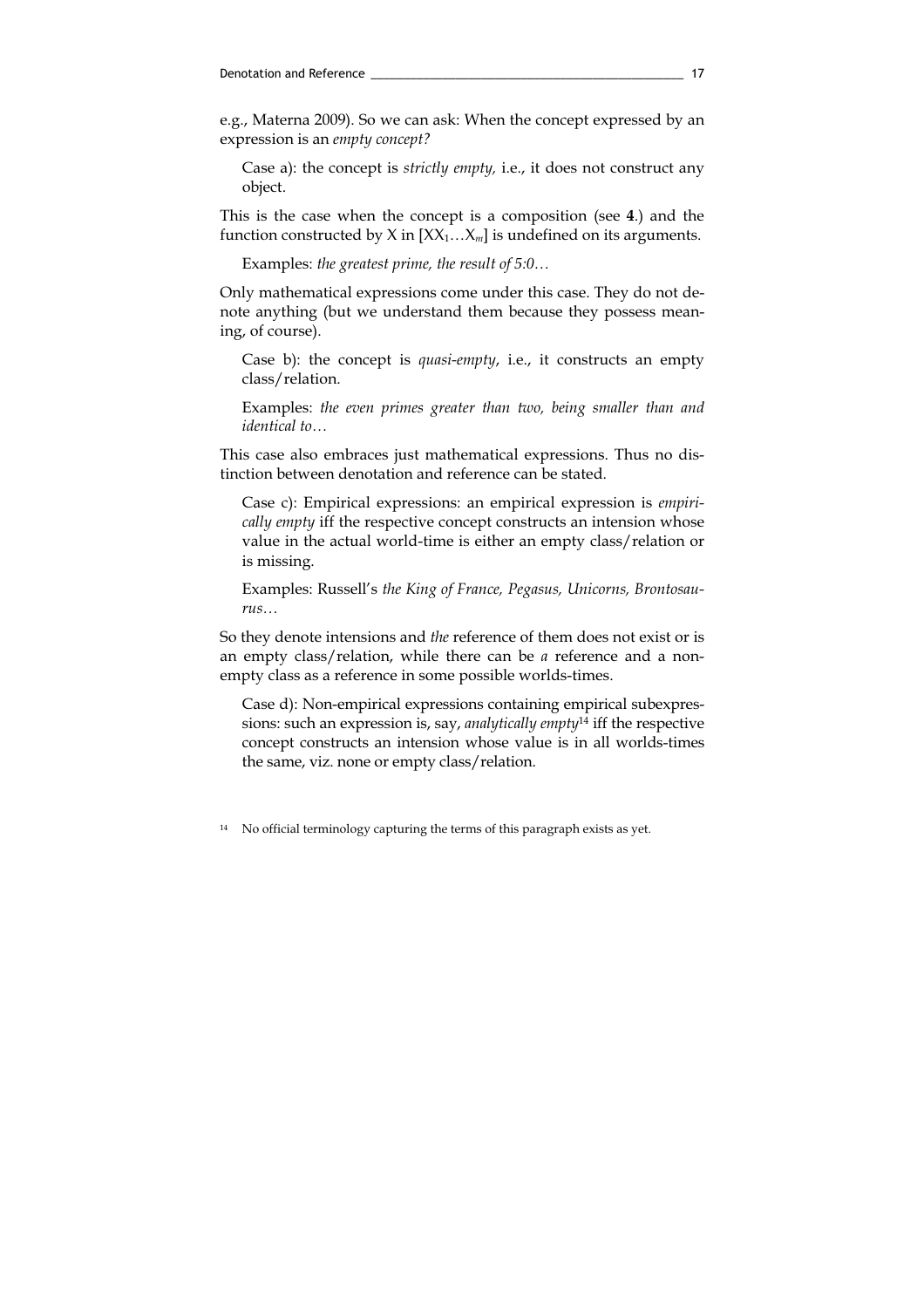Examples: the oldest married bachelor, married bachelors…

The reference is missing in all worlds-times (the first example) or an empty class in all worlds-times (the second example).

 The reason why no expression containing empirical subexpressions can be strictly empty is simple: such expressions express concepts that construct intensions (trivial or non-trivial). Intensions are functions and any function is an object, even if the function is undefined on every argument.

 All in all, with the only exception of some mathematical expressions (case a) above) every expression denotes something. Saying that an empirical expression is empty we claim that it does not refer to anything. The reference can be missing, never the denotation.

#### **B** Empirical definite descriptions

 We know that some expressions that look like predicates, i.e. like denoting classes/properties, but actually concern particulars: consider the expressions

#### the Pope, the King of France, the highest mountain…

Whoever understands these expressions knows that there cannot be more than one Pope, one King of France, one highest mountain. By contrast, the genuine predicates are indifferent to the cardinality of their contingent 'population'. Russell in his (1905) attempted to capture this difference in terms of combining a predicate with the descriptor the (Russell's iota inversum). His well-known attempt at eliminating description itself as lacking any self-contained semantics was obviously motivated by the effort not to admit truth-gaps. The positive feature of Russell's idea (as compared with Frege) was that the (empirical) description the F does not refer to a particular individual: this discovery was necessary to avoid troubles with non-referring expressions like the King of France. On the other hand the claim that the description itself (beyond the context of predication) does not mean anything is strongly counterintuitive (do we not understand the expressions the Pope, the King of France, the highest mountain etc.?).

Russell's elimination can be and has been criticized, and Strawson's (1950) saved our intuition that truth-gaps are sometimes un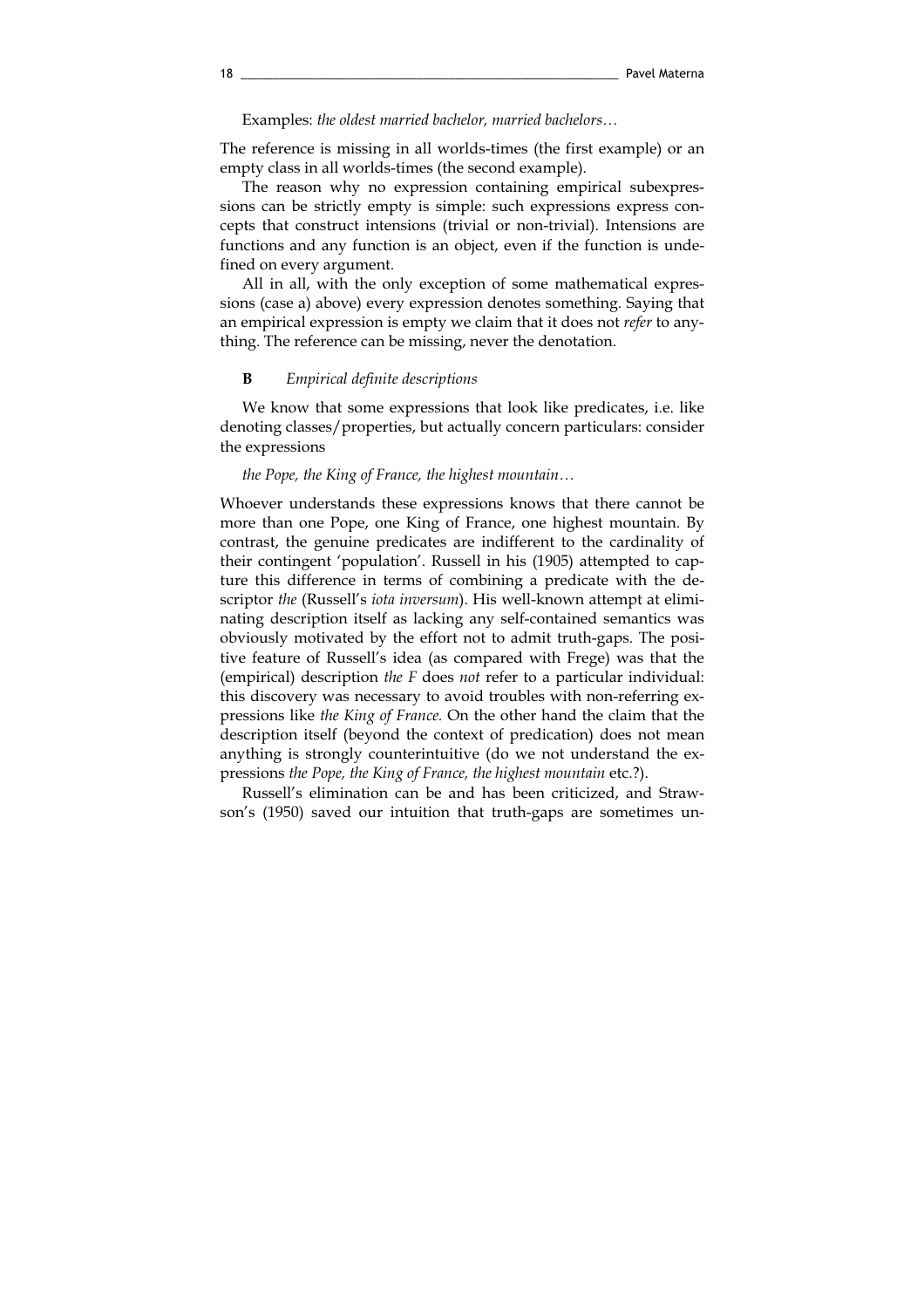avoidable. Here we want just to exploit our conception of distinguishing between denotation and reference.

 First of all, Russell's the is for us (in contrast to Russell) not an 'improper symbol'. Its type is type-theoretically polymorph, so let it be schematically ( $\alpha$ ( $\alpha$ a)) for any type  $\alpha$ . The is thus a partial function that behaves as follows: if applied to a class whose unique member is an object K it returns K as its value. In the other cases, i.e., if the class is empty or contains more than one member, the function the is undefined, returns nothing. So what can be said about the expression the King of France?

 As an empirical expression it surely does denote something, viz. an intension called *individual role*, type  $t_{\text{TO}}$ . The reference is of course missing. In this case the whole construction that is the meaning of the left side of Russell's elimination equation constructs a proposition that is truth-less in those worlds-times where there is no King of France, while the meaning of the right side constructs a proposition that possesses a truth-value even in the worlds where there is no King of France. So we see that the equation does not hold as soon as we admit truth-gaps. (Strawson was right.)

#### Acknowledgment

This paper has been supported by the Grant Agency of Czech Republic, Projects No 401/07/0904, and No 401/07/0451.

Filosofický ústav AV ČR Jilská 1 110 00 Praha 1 MaternaPavel@seznam.cz

#### References

CHURCH, A. (1956): Introduction to Mathematical Logic. Princeton: Princeton University Press.

CMOREJ, P. (1998): Denotácia a referencia. In: Cmorej, P. (ed.): K filozofii jazyka, vedy a iným problémom. Príloha časopisu Organon F. Bratislava: Infopress, 7

<sup>– 19. (</sup>Reprinted with some adjustments in Cmorej 2001.)